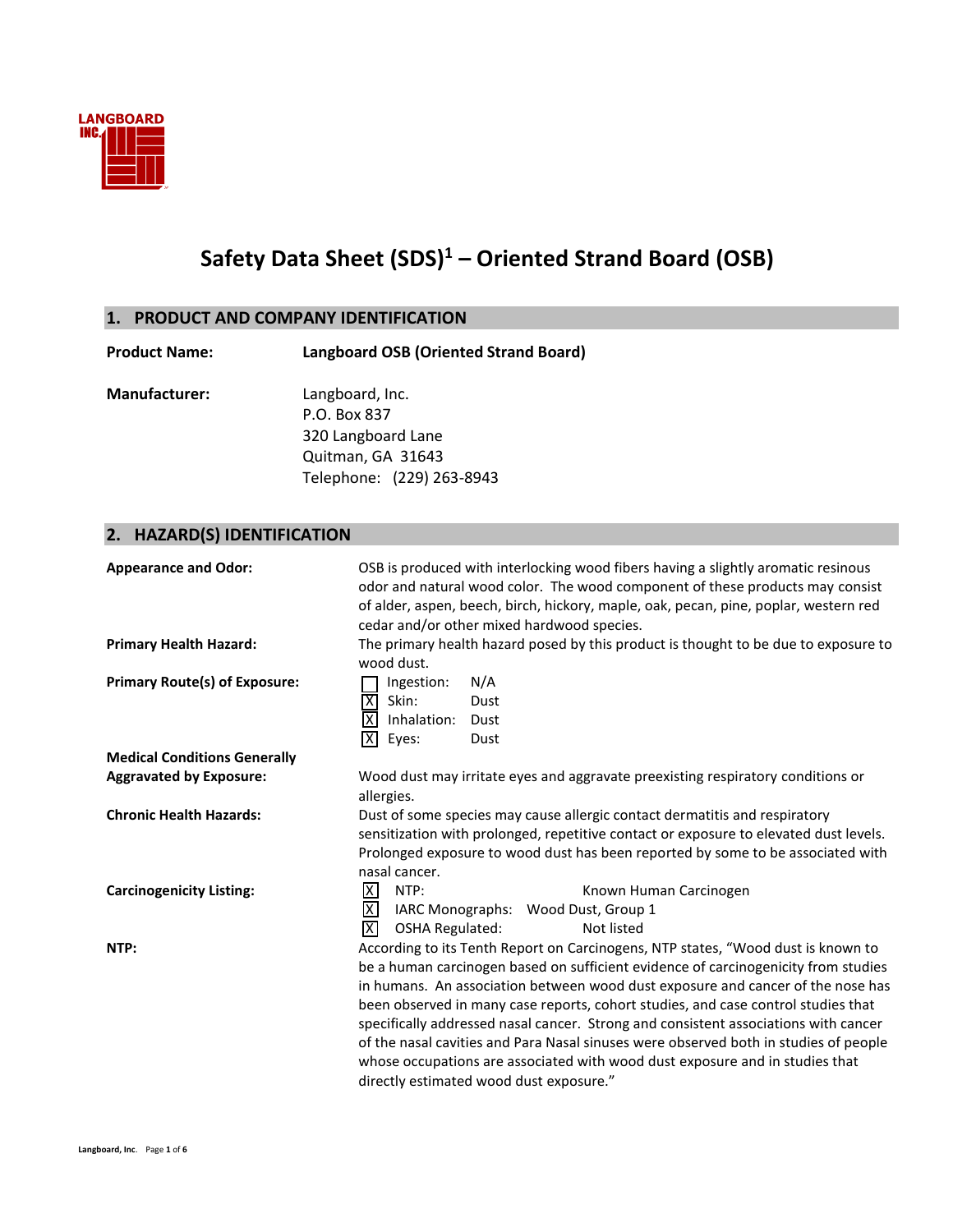**IARC – Group 1:** Carcinogenic to humans; sufficient evidence of carcinogenicity. Classification is based on studies showing an association between occupational exposure to wood dust and adenocarcinoma of the nasal cavities and paranasal sinuses. There is insufficient evidence of an association between occupational exposure to wood dust and cancers of the oropharynx, hypopharynx, lung, lymphatic and hematopoetic systems, stomach, colon or rectum.

### **3. COMPOSITION AND INGREDIENT INFORMATION**

| Ingredient          | CAS# | Percent  | <b>Agency</b>     | <b>Exposure Limits</b> |           | <b>Comments</b>                 |
|---------------------|------|----------|-------------------|------------------------|-----------|---------------------------------|
| Wood                | None | 95-99    | <b>OSHA</b>       | PEL-TWA                | 15mg/m3   | Total dust                      |
|                     |      |          | <b>OSHA</b>       | PEL-TWA                | 5mg/m3    | Respirable dust fraction        |
|                     |      |          | ACGIH             | <b>TLV-TWA</b>         | .5mg/m3   | Inhalable western red cedar     |
|                     |      |          | <b>ACGIH</b>      | <b>TLV-TWA</b>         | 1mg/m3    | Inhalable, All other species    |
|                     |      |          | <sup>2</sup> OSHA | PEL-TWA                | 5mg/m3    | Softwood or hardwood total dust |
|                     |      |          | <sup>2</sup> OSHA | <b>PEL-STEL</b>        | 10mg/m3   | Softwood or hardwood total dust |
|                     |      |          | <sup>2</sup> OSHA | PEL-TWA                | 2.5mg/m3  | Western red cedar total dust    |
|                     |      |          |                   |                        |           |                                 |
| <sup>3</sup> Phenol | None | $1 - 15$ | <b>OSHA</b>       | PEL-TWA                | 0.75 ppm  | Free gaseous formaldehyde       |
| formaldehyde        |      |          | <b>OSHA</b>       | PEL-STEL               | 2 ppm     | Free gaseous formaldehyde       |
| resin solids        |      |          | ACGIH             | TLV-Ceiling            | $0.3$ ppm | Free gaseous formaldehyde       |
|                     |      |          |                   |                        |           |                                 |
| Free                | None | 0.01     | <b>OSHA</b>       | PEL-TWA                | $0.3$ ppm | Free gaseous formaldehyde       |
| Formaldehyde        |      |          |                   | <b>PEL-STEL</b>        | $2.0$ ppm |                                 |
|                     |      |          |                   |                        |           |                                 |
| Paraffin Wax        | N/A  | $0 - 2$  | <b>OSHA</b>       | PEL-TWA                | 2mg/m3    | Paraffin wax fume               |
|                     |      |          | <b>ACGIH</b>      | <b>TLV-TWA</b>         | 2mg/m3    | Paraffin wax fume               |
|                     |      |          |                   |                        |           |                                 |

<sup>1</sup>This SDS is intended to be used solely for safety education and not for use as specification or warranties. The information in this SDS comes from sources<sup>4</sup> believed to be accurate or otherwise technically correct but is provided without any representations or warranties regarding the accuracy or correctness. It is the user's responsibility to determine if this information is suitable for their applications and to follow safety precautions as deemed necessary. <sup>2</sup>Exposure Limits based on 1989 OSHA PELs. A number of states have incorporated the OSHA PELs from the 1989 standard. Accordingly, OSHA has announced that it may cite companies under the OSH Act general duty clause under appropriate circumstances for non-compliance with the 1989 PELs. <sup>3</sup>These products contain less than 0.05 ppm free formaldehyde. <sup>4</sup>SBA TB-115.

### **4. FIRST AID MEASURES**

| Ingestion:              | N/A under normal use.                                                                                                                                                                                                                                                   |
|-------------------------|-------------------------------------------------------------------------------------------------------------------------------------------------------------------------------------------------------------------------------------------------------------------------|
| <b>Eve Contact:</b>     | Wood dust may cause mechanical irritation. Flush with water for at least 15 minutes to remove dust                                                                                                                                                                      |
|                         | particles. Seek medical help if irritation persists.                                                                                                                                                                                                                    |
| <b>Skin Contact:</b>    | Dust of certain species can elicit allergic contact dermatitis in sensitized individuals, as well as<br>mechanical irritation resulting in erythema and hives. Wash with soap and water. Seek medical<br>attention if signs of rash, irritation or dermatitis persists. |
| <b>Skin Absorption:</b> | Not known to occur under normal use.                                                                                                                                                                                                                                    |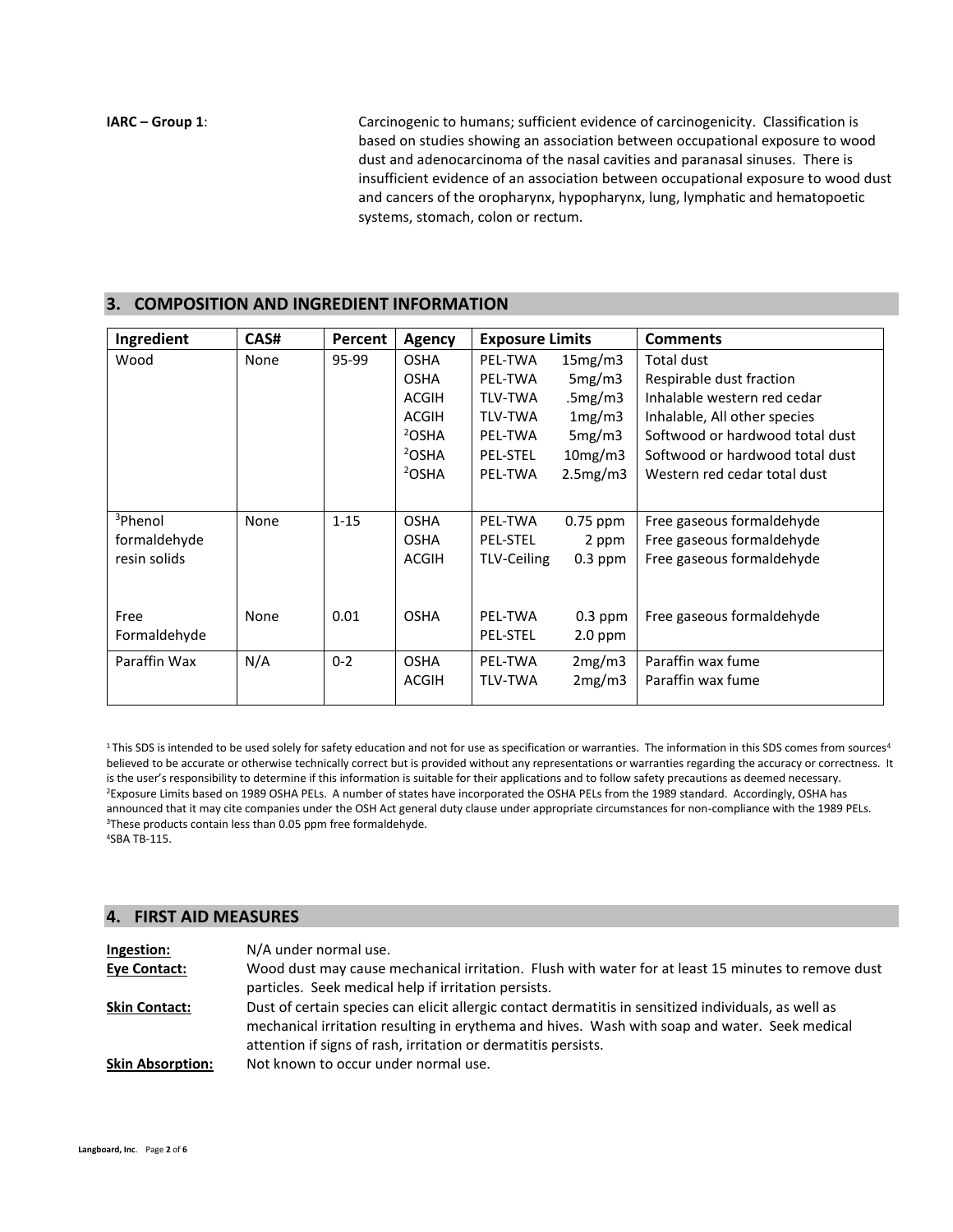**Inhalation:** Dust may cause obstruction in the nasal passages, resulting in dryness of nose, dry cough, sneezing, and headaches. Clear passages and remove to fresh air. Seek medical help if persistent irritation, severe coughing or breathing difficulty occurs.

### **5. FIRE FIGHTING MEASURES**

| <b>Flash Point:</b>                     | N/A                                         |
|-----------------------------------------|---------------------------------------------|
| <b>Flammable Limits:</b>                |                                             |
| LEL:                                    | See (1) below                               |
| UEL:                                    | N/A                                         |
| <b>Extinguishing Media:</b>             | Water, carbon dioxide, sand                 |
| <b>Auto-ignition Temperature:</b>       | Variable [(typically 400-500°F (204-260°C)] |
| <b>Special Firefighting Procedures:</b> | None                                        |

**(1) Unusual Fire and Explosion Hazards:** Depending on moisture content and particle diameter, wood dust may explode in the presence of an ignition source. An airborne concentration of 40 grams (40,000 mg) of dust per cubic meter of air is often used as the LEL for wood dusts.

### **6. ACCIDENTAL RELEASE MEASURES**

**Steps to be Taken in Case of Release or Spills:** N/A for product in purchased form. Wood dust generated from machining of this product may be vacuumed or shoveled for recovery or disposal. Avoid dusty conditions and provide good ventilation. USE NIOSH.MSHA-approved dust respirator and goggles where ventilation is not possible and the allowable exposure limits may be exceeded.

### **7. HANDLING AND STORAGE**

### **Precautions:**

- (1) No special handling precautions required for product in purchase form.
- (2) Provide ventilation or other measures so that wood dust levels are below the exposure limits.
- (3) These products may release very small quantities of formaldehyde in gaseous form. Under foreseeable conditions of use, these products release less than 0.050 ppm in standard large chamber test conditions.
- (4) Store in well ventilated, cool, dry place away from open flame.

### **8. EXPOSURE CONTROLS/PERSONAL PROTECTION**

### **Personal Protective Equipment:**

**RESPIRATORY PROTECTION:** N/A for product in purchase form. A NIOSH/MSHA approved dust respirator is recommended when allowable exposure limits may be exceeded.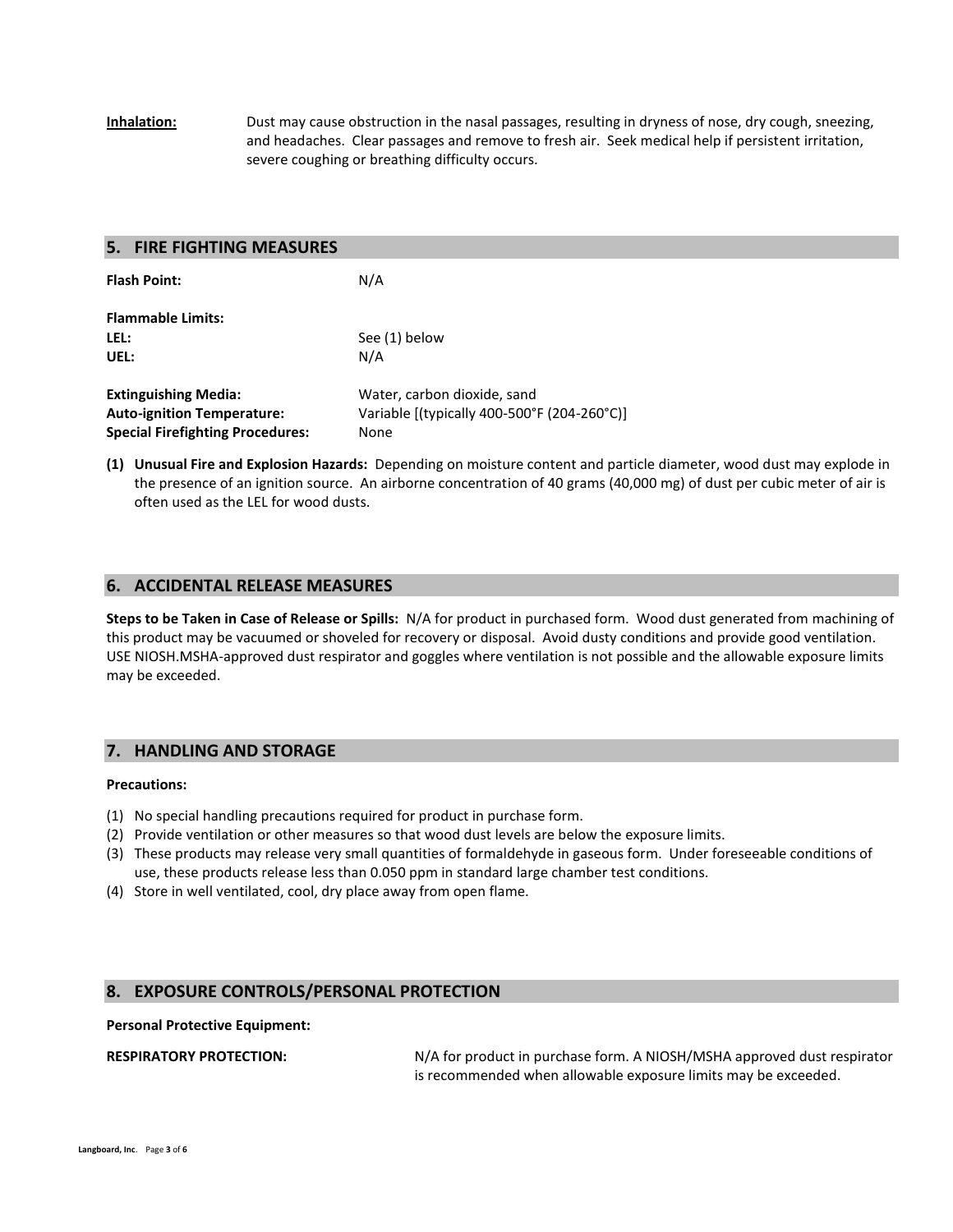| <b>PROTECTIVE GLOVES:</b>                 | Not required. Cloth, canvas, or leather gloves are recommended to<br>minimize potential mechanical irritation, and or slivers from handling<br>product. |
|-------------------------------------------|---------------------------------------------------------------------------------------------------------------------------------------------------------|
| <b>EYE PROTECTION:</b>                    | N/A for this product in purchase form. Goggles or safety glasses are<br>recommended when machining this product due to wood dust.                       |
| OTHER PROTECTIVE CLOTHING                 |                                                                                                                                                         |
| <b>OR EQUIPMENT:</b>                      | N/A for this product in purchased form.                                                                                                                 |
| <b>WORK/HYGIENE PRACTICES:</b>            | Clean up areas where wood dust settles to avoid excessive accumulation.<br>Minimize practices that generate high airborne-dust concentrations.          |
| <b>VENTILATION: LOCAL EXHAUST:</b>        | Provide local exhaust as needed so that exposure limits are met.                                                                                        |
| <b>VENTILATION: MECHANICAL (GENERAL):</b> | Provide general ventilation in processing and storage areas so that<br>exposure limits are met.                                                         |
| <b>SPECIAL:</b>                           | N/A                                                                                                                                                     |

# **9. PHYSICAL AND CHEMICAL PROPERTIES**

| Boiling Point @ 760 mm Hg):              | N/A                                            |
|------------------------------------------|------------------------------------------------|
| Vapor Pressure (mm Hg):                  | N/A                                            |
| Vapor Density (air = $1; 1$ atm):        | N/A                                            |
| Specific Gravity $(H2O) = 1$ :           | Variable; depends on wood species and moisture |
| <b>Melting Point:</b>                    | N/A                                            |
| Evaporation Rate (Butyl acetate = $1$ ): | N/A                                            |
| Solubility in Water (% by weight):       | $N/A$ to 0.2%                                  |
| % Volatile by Volume [@ 70°F (21°C):     | 0                                              |
| pH:                                      | N/A                                            |
| Oil-water distribution coefficient:      | N/A                                            |
| Odor threshold:                          | Slight to None                                 |
|                                          |                                                |

# **10. STABILITY AND REACTIVITY**

| Stability:                                     | X Stable<br>$\Box$ Unstable                                                                                                                                          |  |  |
|------------------------------------------------|----------------------------------------------------------------------------------------------------------------------------------------------------------------------|--|--|
| <b>Conditions to Avoid:</b>                    | Avoid open flame. Product may ignite at temperatures in excess of 400°F<br>(204°C)                                                                                   |  |  |
| <b>Incompatibility (Materials to Avoid):</b>   | Avoid contact with oxidizers such as concentrated nitric acid, oxygen,<br>hydrogen, peroxide, and chlorine.                                                          |  |  |
| <b>Hazardous Decomposition or By-Products:</b> | By-products of thermal decomposition include carbon monoxide, carbon<br>dioxide, aliphatic aldehydes, rosin acids, terpenes and polycyclic aromatic<br>hydrocarbons. |  |  |
| <b>Hazardous Polymerization:</b>               | $\Box$ May occur<br>Will not occur                                                                                                                                   |  |  |
| <b>Sensitivity to Mechanical Impact:</b>       | N/A                                                                                                                                                                  |  |  |
| <b>Sensitivity to Static Discharge:</b>        | N/A                                                                                                                                                                  |  |  |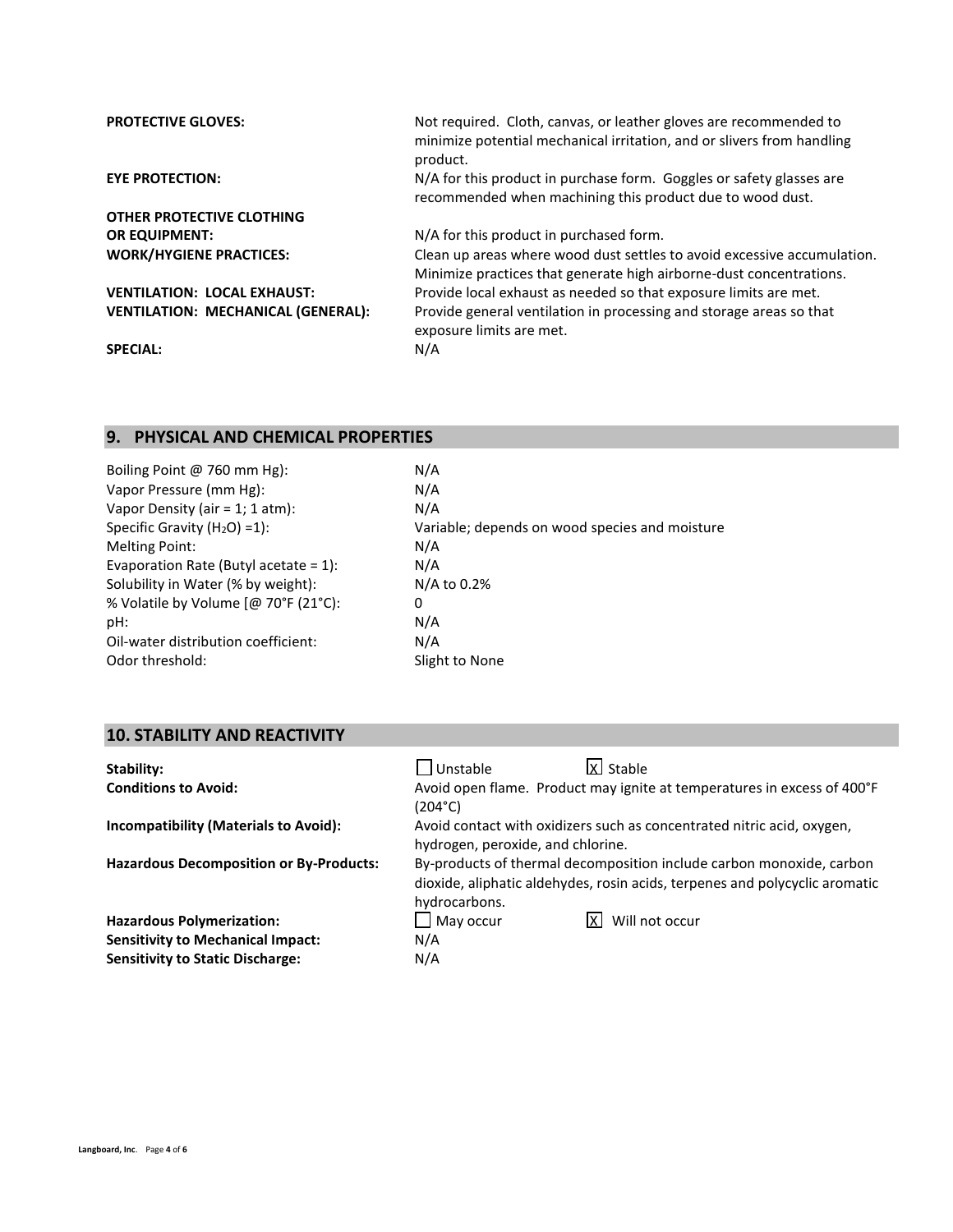### **11. TOXICOLOGICAL INFORMATION**

None available for product in purchased form.

| <b>Wood Dust:</b>                               | Wood dust is known to be a human carcinogen. An increased evidence of<br>adenocarcinoma of the nasal cavities and Para nasal sinuses was observed in studies<br>of people whose occupations are associated with wood dust exposure. $(10^{th}$ Edition<br>of the National Toxicology Program's Report on Carcinogens) Wood dust from some<br>tree species may induce sensitization. Wood dust (softwood or hardwood) OSHA<br>Hazard Rating = 3.3; moderately toxic with probable oral lethal dose to humans<br>being 0.5-5 g/kg (about 1 pound for a 70 kg or 150 pound person). |
|-------------------------------------------------|----------------------------------------------------------------------------------------------------------------------------------------------------------------------------------------------------------------------------------------------------------------------------------------------------------------------------------------------------------------------------------------------------------------------------------------------------------------------------------------------------------------------------------------------------------------------------------|
| Formaldehyde:                                   | N/A                                                                                                                                                                                                                                                                                                                                                                                                                                                                                                                                                                              |
| <b>Birth Defect Information:</b>                | N/A                                                                                                                                                                                                                                                                                                                                                                                                                                                                                                                                                                              |
| <b>Reproduction Information:</b><br>Sensitizer: | Reproductive effects in animals have been reported in RTECS for formaldehyde.<br>Exposure to low doses of formaldehyde may cause sensitization.                                                                                                                                                                                                                                                                                                                                                                                                                                  |

### **12. ECOLOGICAL INFORMATION**

OSB Products are not expected to pass any ecological hazard as a result of intended purposes.

### **13. DISPOSAL CONSIDERATIONS**

Waste Disposal Method: Incinerator is preferred if disposed or discarded in its purchased form. Dry land disposal is acceptable in most states. Follow applicable federal, state, and local regulations.

### **14. TRANSPORT INFORMATION**

Not regulated as a hazardous material by the U.S. Department of Transportation. Not listed as a hazardous material in Canadian Transportation of Dangerous Goods (TDG) regulation.

### **15. REGULATORY INFORMATION**

| <b>OSHA Hazard Communication</b>                                              | CFR 1910.1200 (b) (6) (iv) |
|-------------------------------------------------------------------------------|----------------------------|
| EPCRA (Emergency Planning and Community Right-To-Know act) EHS RQ section 302 | N/A                        |
| <b>EPCRA Section 313</b>                                                      | N/A                        |
| Comprehensive Environmental Response Compensation and Liability Act           | N/A                        |
| Environmental Protection Agency & Clean Air Act section 112(r)                | N/A                        |
| Uniform Fire Code                                                             | N/A                        |

### **16. OTHER INFORMATION**

### **Definition of Terms:**

ACGIH American Conference of Governmental Industrial Hygienists CAS# Chemical Abstracts System Number